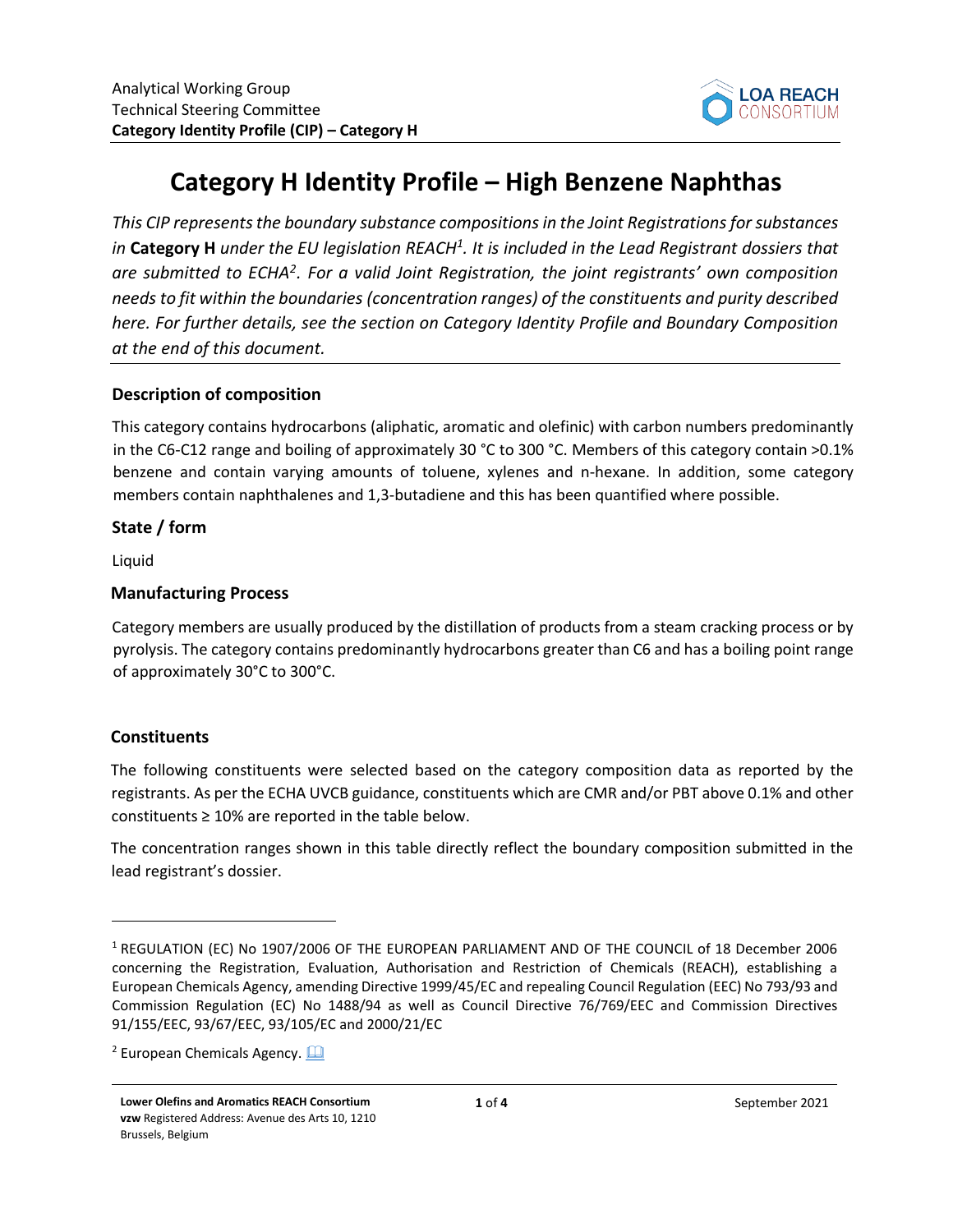

| <b>Constituent</b>                                                   | <b>Typical Concentration</b> | <b>Concentration Range</b> |
|----------------------------------------------------------------------|------------------------------|----------------------------|
| Benzene / 71-43-2                                                    | ca. 27% (w/w)                | $0.1 - 90\%$ (w/w)         |
| Toluene / 108-88-3                                                   | ca. 21% (w/w)                | $0 - 78%$ (w/w)            |
| O-Xylene / 95-47-6                                                   | ca. 3% (w/w)                 | $0 - 10\%$ (w/w)           |
| P-Xylene / 106-42-3                                                  | ca. 2% (w/w)                 | $0 - 10\%$ (w/w)           |
| M-Xylene / 108-38-3                                                  | ca. 4% (w/w)                 | $0 - 15\%$ (w/w)           |
| Xylenes / 1330-20-7                                                  | ca. 11% (w/w)                | $0 - 14\%$ (w/w)           |
| Ethylbenzene / 100-41-4                                              | ca. 6% (w/w)                 | $0 - 35\%$ (w/w)           |
| Isopropylbenzene (Cumene) / 98-82-8                                  | ca. 1% (w/w)                 | $0 - 13% (w/w)$            |
| Dimethyl-N-ethylbenzene (1,2-dimethyl-3-<br>ethylbenzene) / 933-98-2 | ca. 0.4% (w/w)               | $0 - 1\%$ (w/w)            |
| p-Cymene / 99-87-6                                                   | ca. 0.3% (w/w)               | $0 - 1\%$ (w/w)            |
| Butylbenzene / 104-51-8                                              | ca. $0.4\%$ (w/w)            | $0 - 2\%$ (w/w)            |
| Indene / 95-13-6                                                     | ca. 2% (w/w)                 | $0 - 14\%$ (w/w)           |
| Styrene / 100-42-5                                                   | ca. 4% (w/w)                 | $0 - 24\%$ (w/w)           |
| Methylstyrene / 1319-73-9                                            | ca. 3% (w/w)                 | $0 - 15\%$ (w/w)           |
| Dicyclopentadiene (DCPD) / 77-73-6                                   | ca. 5% (w/w)                 | $0 - 21\%$ (w/w)           |
| Cyclopentene / 142-29-0                                              | ca. 2% (w/w)                 | $0 - 15\%$ (w/w)           |
| 1-methyl-1-cyclopentene / 693-89-0                                   | ca. 13% (w/w)                | $0 - 19% (w/w)$            |
| Cyclohexane / 110-82-7                                               | ca. 2% (w/w)                 | $0 - 18\%$ (w/w)           |
| Methylcyclopentane / 96-37-7                                         | ca. 5% (w/w)                 | $0 - 50\%$ (w/w)           |
| Isoprene (2-methyl-1,3-butadiene) / 78-79-5                          | ca. 2% (w/w)                 | $0 - 10\%$ (w/w)           |
| Trans-2-pentene / 646-04-8                                           | ca. $2\%$ (w/w)              | $0 - 10\%$ (w/w)           |
| 2-methyl-2-butene / 513-35-9                                         | ca. 2% (w/w)                 | $0 - 12\%$ (w/w)           |
| Isopentane (2-methylbutane) / 78-78-4                                | ca. 2% (w/w)                 | $0 - 10\%$ (w/w)           |
| N-Pentane / 109-66-0                                                 | ca. 3% (w/w)                 | $0 - 15\%$ (w/w)           |
| 3-methylpentane / 96-14-0                                            | ca. 1% (w/w)                 | $0 - 12\%$ (w/w)           |
| Isohexane (2-methylpentane) / 107-83-5                               | ca. 2% (w/w)                 | $0 - 17\%$ (w/w)           |
| N-hexane / 110-54-3                                                  | ca. $3% (w/w)$               | $0 - 22% (w/w)$            |
| Isoheptane (2-methylhexane) / 31394-54-4                             | ca. 2% (w/w)                 | $0 - 17\%$ (w/w)           |

**Lower Olefins and Aromatics REACH Consortium vzw** Registered Address: Avenue des Arts 10, 1210 Brussels, Belgium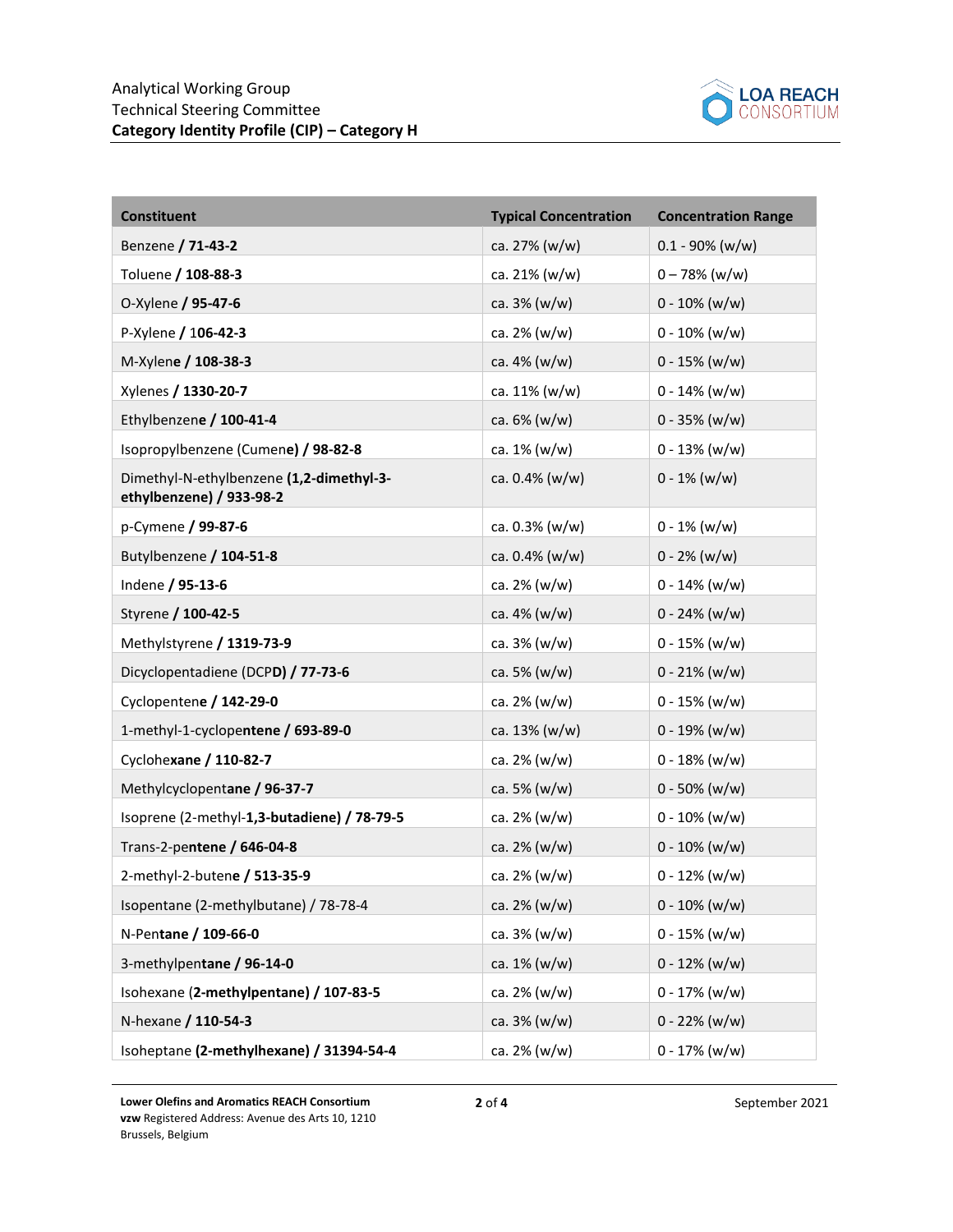

| <b>Constituent</b>                      | <b>Typical Concentration</b> | <b>Concentration Range</b> |
|-----------------------------------------|------------------------------|----------------------------|
| Naphthalene / 91-20-3                   | ca. $1\%$ (w/w)              | $0 - 9\%$ (w/w)            |
| Buta-1,3-diene / 106-99-0               | ca. $0.2\%$ (w/w)            | $0 - 1\%$ (w/w)            |
| Trans-penta-1,3-diene / 504-60-9        | ca. $1\%$ (w/w)              | $0 - 5\%$ (w/w)            |
| Ethyltoluene / 25550-14-5               | ca. $4\%$ (w/w)              | $0 - 13\%$ (w/w)           |
| Tetrahydrodicyclopentadiene / 6004-38-2 | ca. $3\%$ (w/w)              | $0 - 7\%$ (w/w)            |
| <b>PIONA</b>                            |                              |                            |
| <b>Paraffins</b>                        | ca. 25 $% (w/w)$             | $0 - \le 50 \%$ (w/w)      |
| <b>Isoparaffins</b>                     | ca. $30\%$ (w/w)             | $0 - \leq 60 \%$ (w/w)     |
| <b>Olefins</b>                          | ca. 45 $% (w/w)$             | $0 - \leq 90 \%$ (w/w)     |
| <b>Naphthenics</b>                      | ca. 45 $% (w/w)$             | $0 - \leq 90 \%$ (w/w)     |
| Aromatics                               | ca. 50 $% (w/w)$             | $0 - \leq 100 \%$ (w/w)    |

## **Impurities**

*Not applicable to UVCBs*

#### **Additives**

*Not applicable to UVCBs*